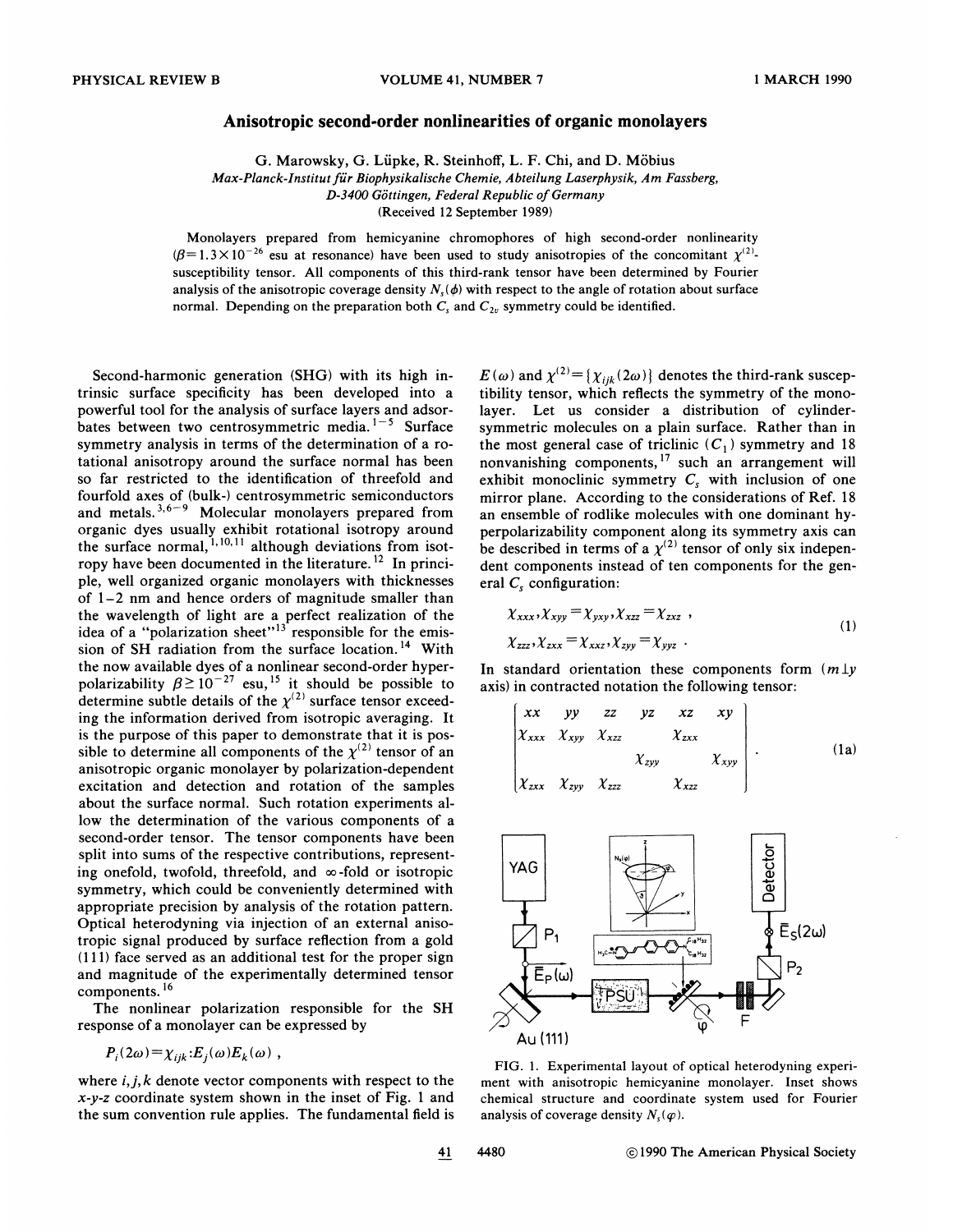It should be noted that the reduction of the number of independent components from ten to six for  $C_s$  symmetry is formally equivalent to the result obtained by application of Kleinman's conjecture,<sup>19</sup> in which indices are cyclically permutable for nonresonant excitation. However, in this case, the reduction of the number of independent components is a fundamental symmetry property of the susceptibility tensor and therefore applies in all spectral ranges of interest.

In the analysis of the experiments to be described in the following we have studied several assumptions concerning the tilt angle with respect to the surface normal and its distribution. It turned out that the rotation patterns could only be described without any severe contradictions if we assumed a constant molecular tilt angle of narrow distribution around its average value. This is basically the same assumption that is used for isotropic layers, where an average tilt angle  $\theta$  is derived from the ratio

$$
\tan^2\theta = (\chi_{zxx} + \chi_{zyy})/\chi_{zzz}
$$

as discussed in detail in Ref. 11. Assuming that the nonlinear molecules form such a well-defined cone-shaped distribution, anisotropic behavior can be introduced by an anisotropic distribution of the coverage density  $N_s(\phi)$ along the cone circumference as shown in Fig. 1. The components of tensor (1a) can be calculated by evaluation of the respective Fourier integrals with

$$
N_s(\phi) = \frac{1}{2\pi} \sum_{m=0}^{m=3} N_m \cos(m\phi) , \qquad (2)
$$

and the total coverage density  $N_s = N_0$ , which is the density of the isotropic distribution  $N_{\infty}$ . Separating the incoming electric fields into their components according to the coordinate system of Fig. 1 yields the following expressions for the components of tensor (1a):

$$
\chi_{xxx} = \beta/8\sin^3\theta(3N_1 + N_3) \{N_1\cos\phi; +N_3\cos3\phi\},
$$
  
\n
$$
\chi_{xyy} = \beta/8\sin^3\theta(N_1 - N_3) \{N_1\cos\phi; -N_3\cos3\phi\},
$$
  
\n
$$
\chi_{xzz} = \beta/2\sin\theta\cos^2\theta N_1 \{N_1\cos\phi\},
$$
  
\n
$$
\chi_{zxx} = \beta/4\cos\theta\sin^2\theta(2N_0 + N_2) \{N_0; +N_2\cos2\phi\},
$$
  
\n
$$
\chi_{zyy} = \beta/4\cos\theta\sin^2\theta(2N_0 - N_2) \{N_0; -N_2\cos2\phi\},
$$
  
\n
$$
\chi_{zzz} = \beta\cos^3\theta N_0 \{N_0\}.
$$

The expressions in curly braces denote the expected amplitudes upon sample rotation about the z axis. The angle  $\phi$  is the azimuthal angle with  $\phi = 0$  the x axis according to Fig. 1. In the absence of anisotropies  $(N_1 = N_2 = N_3 = 0)$  the components reduce to the expressions for isotropic distributions, <sup>1, 10, 11</sup> in particular  $\chi_{zxx} = \chi_{zyy} \neq \chi_{zzz}$ , and all other elements vanish.

The basic experimental idea was to achieve directional control of a high second-order nonlinearity by spreading a monolayer onto an anisotropic substrate. The substrate consisted of freshly cleaved gypsum single crystals of monoclinic  $C_2$  symmetry.<sup>20</sup> All experimental results will be discussed in terms of a single, dominant component  $\alpha_{zzz} = \beta$  of the molecular hyperpolarizability tensor  $\alpha^{(2)}$ ,

with  $\beta = 1.5 \times 10^{-27}$  esu at 1064 nm and a resonance<br>value as high as  $1.3 \times 10^{-26}$  esu at 840 nm. A Nd-YAG laser producing 3-ns pulses at 1064 nm of a pulse energy of 12 mJ at a 10-Hz repetition rate was used, and its radiation focused to a spot size of 0.01 cm<sup>2</sup>. Optical heterodyning experiments served to calibrate the tensor components with respect to sign and magnitude. The advantages of this technique, phase-controlled superposition of two nonlinear optical signals of individually adjustable height, have recently been discussed in detail elsewhere.<sup>16</sup> Figure 1 shows the actual experimental equipment used. Typically up to 60 mJ were necessary to produce an appropriate  $2\omega$  signal at the gold surface and to generate enough SH radiation at the position of the anisotropic films after passage through a phase-sifting unit (PSU in Fig. 1). Best results as to phase measurements  $16,21$  have been obtained with a gas cell of 10-cm length and adjustable  $N_2$  pressure. The SH signal from the gold (111) face was preferred to other  $2\omega$  sources such as silicon faces or another dye monolayer because of its high reflectivity for the fundamental and because of the convenience in adjusting the amplitude and phase of this  $2\omega$ -reference signal by simple rotation of the gold crystal around its surface normal. The polarizer  $P_1$  and  $P_2$  determined the polarization conditions of the experiment, usually  $p$ polarized excitation and s-polarized detection of the resulting  $2\omega$  signal.

A first experiment has been performed under these polarization conditions with a monolayer still on gypsum and a 45° angle of incidence. The optical activity of the substrate did not allow the usual polarization-dependent



FIG. 2. Second-harmonic intensity versus rotation angle  $\phi$ for the various experimental conditions discussed in the text.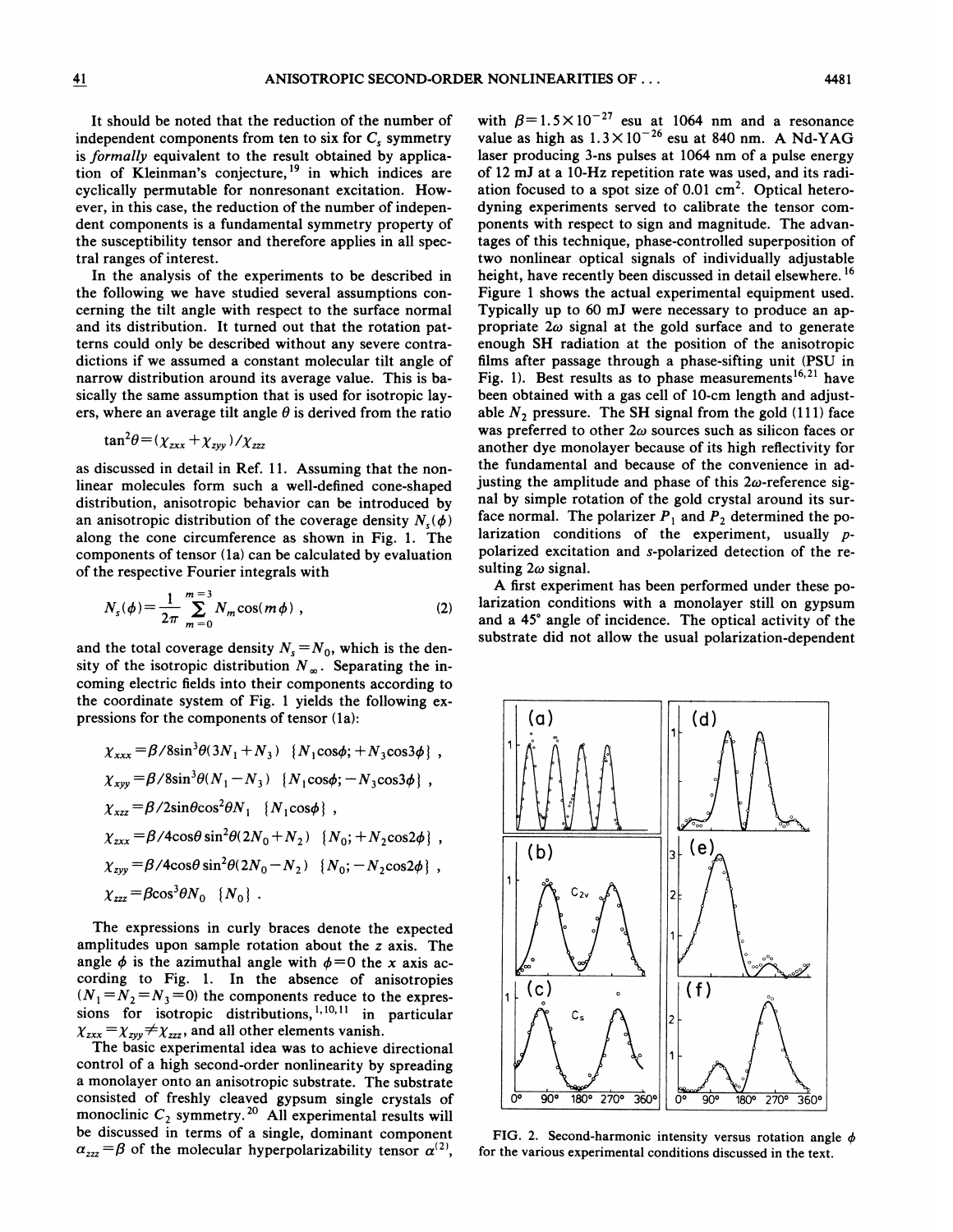measurements in transmission. The rotation pattern of Fig. 2(a) serves as a preliminary symmetry test of the freshly prepared samples. It demonstrates the agreement with our symmetry expectations: Instead of monoclinic  $C<sub>2</sub>$  symmetry the molecular orientation of the anisotropic film shows orthorhomobic  $C_{2v}$  symmetry. The rotational pattern shows perfect symmetry with respect to the y-z plane and hence the absence of any odd-symmetry axes. In fact, the ratio  $N_1/N_0$  was less than 1% corresponding to the experimental accuracy and reproducibility from sample to sample. The pattern of Fig. 2(a) can be described with a single component of tensor (1a),  $\chi_{yxz} \propto \sin 2\phi$ , with the x and y axes denoting the two symmetry axes of the orthorhombic class  $C_{2v}$ . Apparently the molecules organize only along a preferred direction of the crystalline substrate and hence show higher symmetry than gypsum. Monolayer transfer onto hydrophobic quartz substrates usually resulted in reduction of the primary  $C_{2v}$  symmetry to  $C_s$  symmetry. If flotation of the film from the crystal and transfer to quartz was, however, done with great care in handling the invisible film, the original symmetry could be preserved: Figures 2(b) and 2(c) show, in comparison, a case of  $C_{2v}$  symmetry and the more frequently encountered case of  $C_s$  symmetry. The differences are small, but are, however, clearly discernible by the broadening of the intermediate minimum around  $\phi$  = 180° due to additional contributions from the onefold and threefold symmetry. In fact, both  $\chi_{xyy}$  and  $\chi_{zyy}$  contribute to the  $C_s$  rotation pattern of Fig. 2(c), while  $\chi_{zvv}$ contributes only to Fig. 2(b). Based upon these considerations, the Fourier amplitudes are  $N_{\infty} = 1, N_2 = 0.73$ for the  $C_{2v}$  symmetry of Fig. 2(b), and  $N_{\infty} = 1, N_1 = 0.85$ ,  $N_2$ =0.69,  $N_3$ =0.28 for the C<sub>s</sub> symmetry of Fig. 2(c). The respective tilt angles  $\theta$  were 45.5° and 26.1°. All susceptibility data refer to the aforementioned  $\beta$  value (1.5 × 10<sup>-27</sup> esu) and a coverage density  $(1.5 \times 10^{-27}$  esu) and a coverage densit  $N_s = N_0 = N_\infty = 1.2 \times 10^{14}$  cm<sup>-2</sup>. To facilitate the comparisons between  $C_{2v}$  and  $C_s$  symmetry, the  $N_\infty$  values<br>have been normalized to 1. The data  $N_\infty =1$  and  $N_2$ =0.73 indicate in the case of  $C_{2v}$  symmetry that all molecules of the monolayer participate in the isotropic distribution and that 73% also participate in the generation of the twofold symmetry axis. The contributions of the Fourier amplitudes  $N_1$  and  $N_2$  could be independently checked by linear, dichroic absorption measurements. In general, all preparations on gypsum crystals had a much narrower distribution around the surface normal as compared to previous work,  $15$  where tilt angles as high as 82' were measured. We attribute the narrow distribution to both, the influence of the primary crystalline substrate and the successful transfer onto a hydrophobic quartz surface together with the protection of the layer orientation by an overlayer of arachidic acid. The influence of the overlayer is actually threefold: It helps to stabilize the layer during the transfer process, and it shields it against environmental effects.<sup>15</sup> A systematic comparison of monolayers with and without (SH inactive) overlayers revealed in addition that monolayers with overlayers tend to align in a very narrow tilt-angle distribution provided the lengths of the aliphatic chains of both

materials are properly matched. In the case of the sample with  $C_s$  symmetry the high degree of directionality towards the surface normal leads to a susceptibility component  $\chi_{zzz}$  as high as  $1.27 \times 10^{-13}$  esu. It has been discussed in some detail in Ref. 20 that the orientation of a surfactant chromophore follows crystallographic axes and depends on the size of the molecules, provided that aggregation phenomena do not interfere with the orienting tendency of the anisotropic substrate. The selected hemicyanines under our experimental conditions showed no sign of aggregation. Aggregation phenomena are a severe problem at high coverage densities exceeding  $2.0 \times 10^{14}$  cm<sup>-2</sup> and may even lead to a misinterpretation of the  $\beta$  values derived from susceptibility measurements. The selected hemicyanine dye has so far shown no tendency to form aggregates in contrast to other hemicyanines of different aliphatic chain lengths.<sup>22</sup> The absence of aggregation was additionally confirmed from the linearoptical absorption spectra prepared from each monolayer sample.

With reference to Figs.  $2(d) - 2(f)$  we would like to demonstrate the usefulness of the optical heterodyning technique. Figure 2(d) shows a rotation pattern of another sample of  $C_s$  symmetry obtained under p-polarized excitation and s-polarized detection, and hence, according to the  $C<sub>s</sub>$  tensor (1a), no isotropic contribution is symmetry allowed. One might be tempted to explain such a pattern as  $C_2$  symmetry in terms of a superposition of an anisotropic signal due to twofold symmetry with an isotropic background. Injection of external signals with reversed phases [Figs. 2(e) and 2(f)], however, clearly reveals the dominant contribution from the onefold symmetry. Only the tensor components  $\chi_{vxx}$  and  $\chi_{vzz}$  show the sign reversal at  $\phi = 180^\circ$ . The measured suscep-<br>tibilty components are  $\chi_{yxx} = 1.8 \times 10^{-15}$  esu and<br> $\chi_{yzz} = 25.9 \times 10^{-15}$  esu for Fig. 2(d) with no injection, and an injected, quasi-isotropic signal of magnitud  $(13.5\pm3)\times10^{-15}$  esu of positive phase for Fig. 2(e) and negative phase for Fig. 2(f).

We have studied the symmetry properties of a  $\chi^{(2)}$  tensor of monoclinic  $C_s$  symmetry and transitions between orthorhombic  $C_{2v}$  and  $C_s$  symmetry. All isotropic and anisotropic tensor elements could be experimentally determined by sample rotation and polarization-sensitive excitation and SH detection. The sample was a monolayer prepared from organic molecules of extremely high molecular hyperpolarizability, first deposited onto an anisotropic crystalline surface and then transferred onto a hydrophobic substrate of fused quartz. We present an analysis of the anisotropic coverage density, which correlates with the observed onefold, twofold, threefold, and  $\infty$ -fold symmetry. The analysis also reduces the number of six independent elements of the  $C_s$  tensor to four new parameters: The average tilt angle  $\theta$  of the molecules with respect to the surface normal and the coverage density Fourier coefficients  $N_1$ ,  $N_2$ , and  $N_3$  of the symmetry axes that can be resolved by a third-rank tensor.

The technique of directional control of a nonlinear surface layer<sup>23</sup> will also be useful for the enhancement of the SH-conversion efficiency. Considering a uniaxial texture,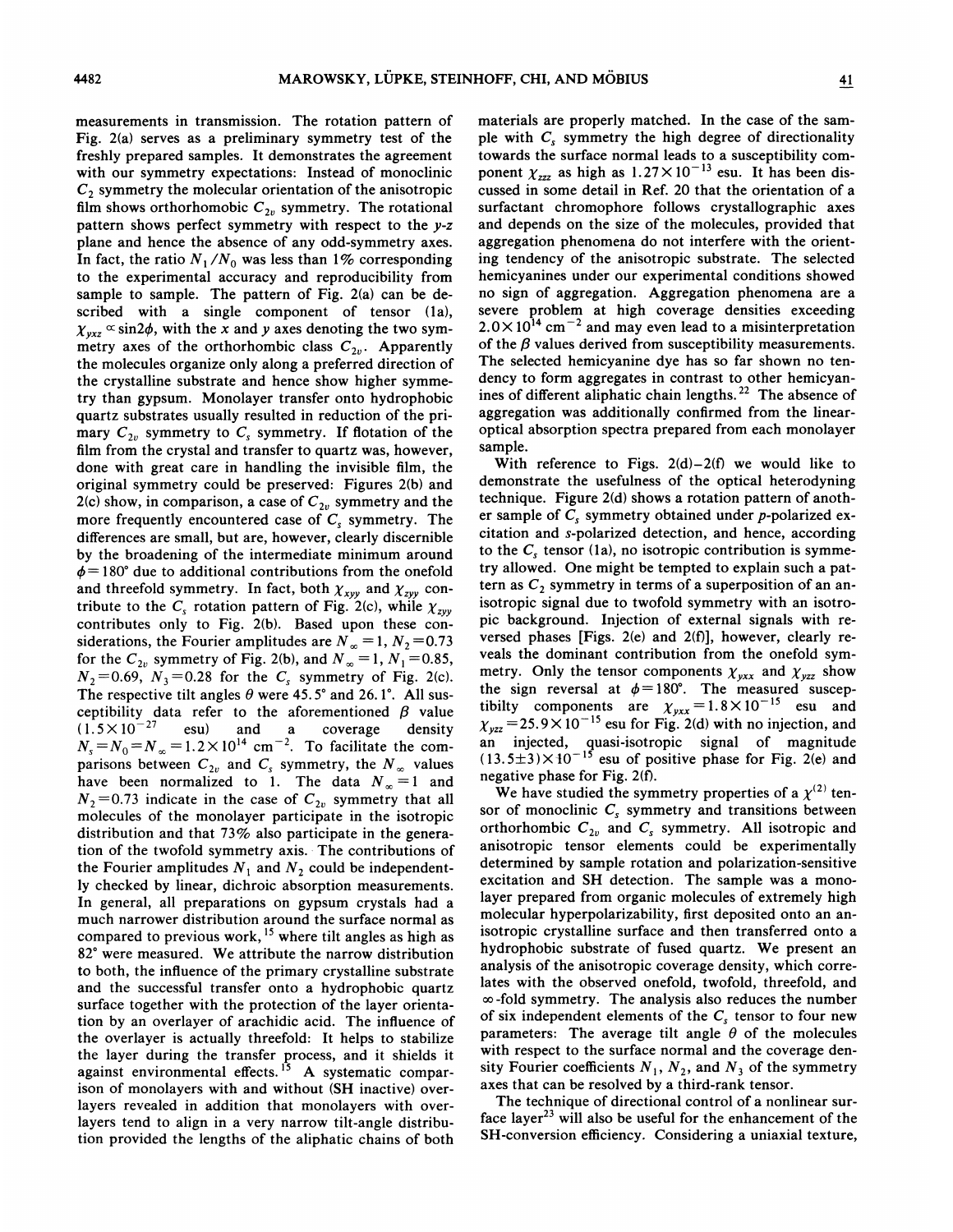where the onefold symmetry dominates and  $\chi_{yyy}$  is the only relevant susceptibility component, we expect for the situation of 45' incidence an increase in conversion efficiency by a factor of 15 as compared to an experiment with  $\chi_{zzz}$  as the dominant component under properly chosen polarization conditions. In Ref. 24 a new approach for the achievement of large-scale phase matching using surface effects has been proposed. Incorporating the advantages of anisotropies may further increase the conversion efficiency of such devices that make use of surface effects, and which are, according to Ref. 24, al-

- <sup>1</sup>T. F. Heinz, C. K. Chen, D. Ricard, and Y. R. Shen, Phys. Rev. Lett. 48, 478 (1982).
- Y. R. Shen, Annu. Rev. Mater. Sci. 16, 69 (1986).
- <sup>3</sup>T. A. Driscoll and D. Guidotti, Phys. Rev. B 28, 1171 (1983).
- <sup>4</sup>Y. R. Shen, J. Vac. Sci. Technol. B 3, 1464 (1985).
- <sup>5</sup>H. W. K. Tom, G. D. Aumiller, and C. H. Brito-Cruz, Phys. Rev. Lett. 60, 1438 (1988).
- <sup>6</sup>H. W. K. Tom, T. F. Heinz, and Y. R. Shen, Phys. Rev. Lett. 51, 1983 (1983); T. F. Heinz and M. M. T. Loy, in Advances in Laser Science—III (Atlantic City, 1987), Proceedings of the Third International Laser Science Conference (AIP Conf. Proc. No. 172), edited by A. C. Tam, J. L. Gole, and W. C. Stwalley (AIP, New York, 1988), p. 452; H. W. K. Tom and G. D. Aumiller, Phys. Rev. B 33, 8818 (1986).
- 7J. E. Sipe, D. J. Moss, and H. M. van Driel, Phys. Rev. B 35, 1129 (1987).
- C. V. Shank, R. Yen, and C. Hirlimann, Phys. Rev. Lett. 51, 900 (1983); H. W. K. Tom, G. D. Aumiller, and C. H. Brito-Cruz, in Advances in Laser Science-III (Atlantic City, 1987), Proceedings of the Third International Laser Science Conference (AIP Conf. Proc. No. 172), edited by A. C. Tam, J. L. Gole, and W. C. Stwalley (AIP, New York, 1988), p. 467.
- <sup>9</sup>T. F. Heinz, M. M. T. Loy, and W. A. Thompson, Phys. Rev. Lett. 54, 63 (1985).
- ${}^{10}$ T. F. Heinz, H. W. K. Tom, and Y. R. Shen, Phys. Rev. A 28, 1883 (1983).
- <sup>11</sup>G. Marowsky, A. Gierulski, R. Steinhoff, D. Dorsch, R.

ready superior to frequency convertors made from inorganic crystals.

## ACKNOWLEDGMENTS

The novel hemicyanine chromophores were syn-<br>thesized with high purity by D. Dorsch. purity by D. Dorsch, Merck/Darmstadt. G. Debuch performed the various Langmuir-Blodgett preparations with great care. We thank N. Ernsting and A. Müller for a critical reading of the manuscript and for various helpful suggestions.

- Eidenschink, and B.Rieger, J. Opt. Soc. Am. B4, 956 (1987).
- <sup>12</sup>I. R. Girling, N. A. Cade, P. V. Kolinsky, R. J. Jones, I. R. Peterson, M. M. Ahmad, D. B. Neal, M. C. Petty, G. G. Roberts, and W. J. Feast, J. Opt. Soc. Am. B4, 950 (1987).
- 13T. Heinz, Ph.D. thesis, Univeristy of California at Berkeley, 1982.
- <sup>14</sup>B. U. Felderhof and G. Marowsky, Appl. Phys. B 44, 11 (1987); V. Mizrahi and J. E. Sipe, J. Opt. Soc. Am. B 5, 660 (1988).
- <sup>15</sup>G. Marowsky, L. F. Chi, D. Möbius, R. Steinhoff, Y. R. Shen, D. Dorsch, and B.Rieger, Chem. Phys. Lett. 147, 420 (1988).
- <sup>16</sup>G. Lüpke, G. Marowsky, R. Steinhoff, Appl. Phys. B 49, 283 (1989).
- <sup>17</sup>A. Yariv and P. Yeh, Optical Waves in Crystals, Propagatic and Control of Laser Radiation (Wiley, New York, 1984).
- 18B. Dick, Chem. Phys. Lett. 96, 185 (1985).
- <sup>19</sup>D. A. Kleinmann, Phys. Rev. 126, 1977 (1962).
- <sup>20</sup>G. R. Bird, G. Debuch, and D. Möbius, J. Phys. Chem. 81, 2657 (1977).
- <sup>21</sup>G. Berkovic, Y. R. Shen, G. Marowsky, and R. Steinhoff, J. Opt. Soc. Am. B 6, 205 (1989).
- <sup>22</sup>G. Marowsky and R. Steinhoff, Opt. Lett. 13, 707 (1988).
- <sup>23</sup>R. Steinhoff, L. F. Chi, G. Marowsky, and D. Möbius, J. Opt. Soc. Am. B 6, 843 (1989).
- A. Bratz, U. Felderhof, and G. Marowsky, Appl. Phys. B (to be published).